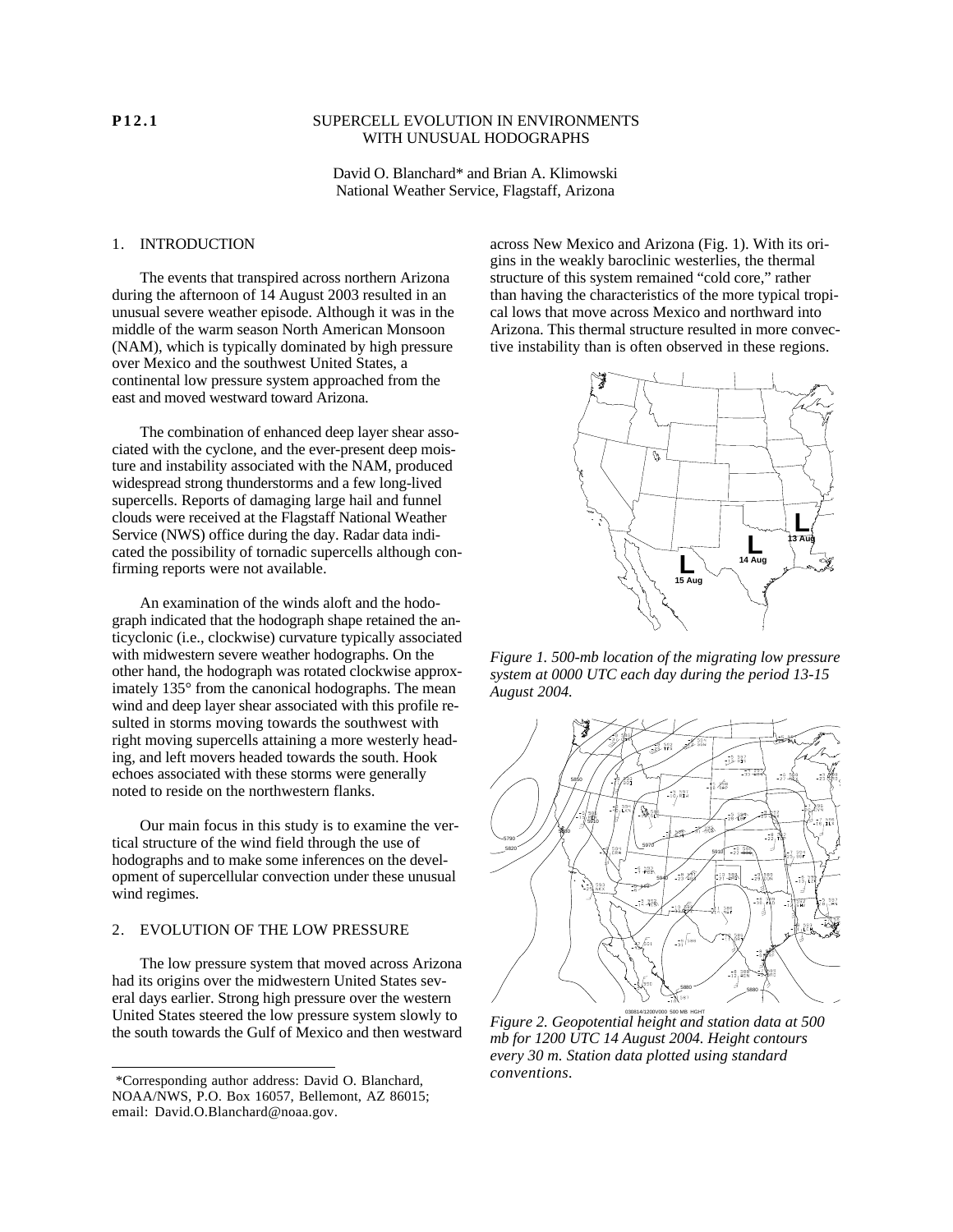Figure 2 is a depiction of the height field at 500 mb at 1200 UTC 14 August 2003. The center of the low pressure system was located along the Texas-Mexico border with minimum heights of 586 dam. Northward of this low was a high pressure ridge sprawling from southeastern California to the Great Lakes region, with maximum heights of 598 dam. A narrow band of stronger winds was located between these two features aligned from southeastern Colorado, across northwestern New Mexico, and then across eastcentral Arizona.

# 3. INSTABILITY AND SHEAR PARAMETERS

#### 3.1 *Sounding data*

Temperature and moisture profiles are shown in the Skew T–ln p plot. (Fig. 3) These profiles show a classic "onion" shape sounding signifying it had been taken in the wake of deep convection (Fig. 3a). However, with the approach of the low pressure system from the east, the sounding underwent drying aloft, moistening in the lower levels, and a steepening of the lapse rate in response to the cool pool aloft (Fig. 3b). The wind profile shows both veering of the winds with height and moderate shear through a deep layer, characteristics not typically found in a summertime sounding in this location.

Stability parameters for the 1200 UTC sounding indicate a mean layer CAPE (MLCAPE) of 195 J kg-1 with convective inhibition (CIN) of  $150 \text{ J kg}^{-1}$ . Surface-based CAPE (SBCAPE) was 815 J kg<sup>-1</sup> with CIN of 130 J kg-1. At 0000 UTC, the MLCAPE had increased to 945 J kg<sup>-1</sup> with CIN of 135 J kg<sup>-1</sup>; SBCAPE was  $2185$  J kg<sup>-1</sup> with no CIN.

The energy–helicity index (EHI; Hart and Korotky 1991; Davies 1993) is defined as

$$
EHI = \frac{(CAPE)(SRH)}{1.6 \times 10^5}
$$

This index is used operationally for supercell and tornado forecasting, with values larger than 1.0 indicating a potential for supercells, and  $EHI > 2.0$  indicating a large probability of supercells. The EHI for the 1200 UTC soundings were quite small owing to small values of CAPE. By 0000 UTC, the EHI for a surface-based parcel had increased to 2.4.

The vorticity generation parameter (VGP; Rasmussen and Blanchard 1998, hereafter RB98) is derived from an examination of the parameter space investigated in Rasmussen and Wilhelmson (1983) and the physical concept of tilting of vorticity. The rate of conversion of horizontal to vertical vorticity through tilting can be parameterized as

$$
VGP = \left[S(CAPE)^{1/2}\right]
$$

Here, *S* is mean shear (or hodograph length divided by depth), given by

$$
\overline{S} = \int_{0}^{h} \frac{V}{z} dz / \int_{0}^{h} dz
$$

VGP was small at 1200 UTC owing to the low values of CAPE but increased to 0.31 by 0000 UTC.



*Figure 3. Skew T–ln p profile taken at Flagstaff, Arizona (KFGZ) at a) 1200 UTC 14 August, and b) 0000 UTC 15 August.*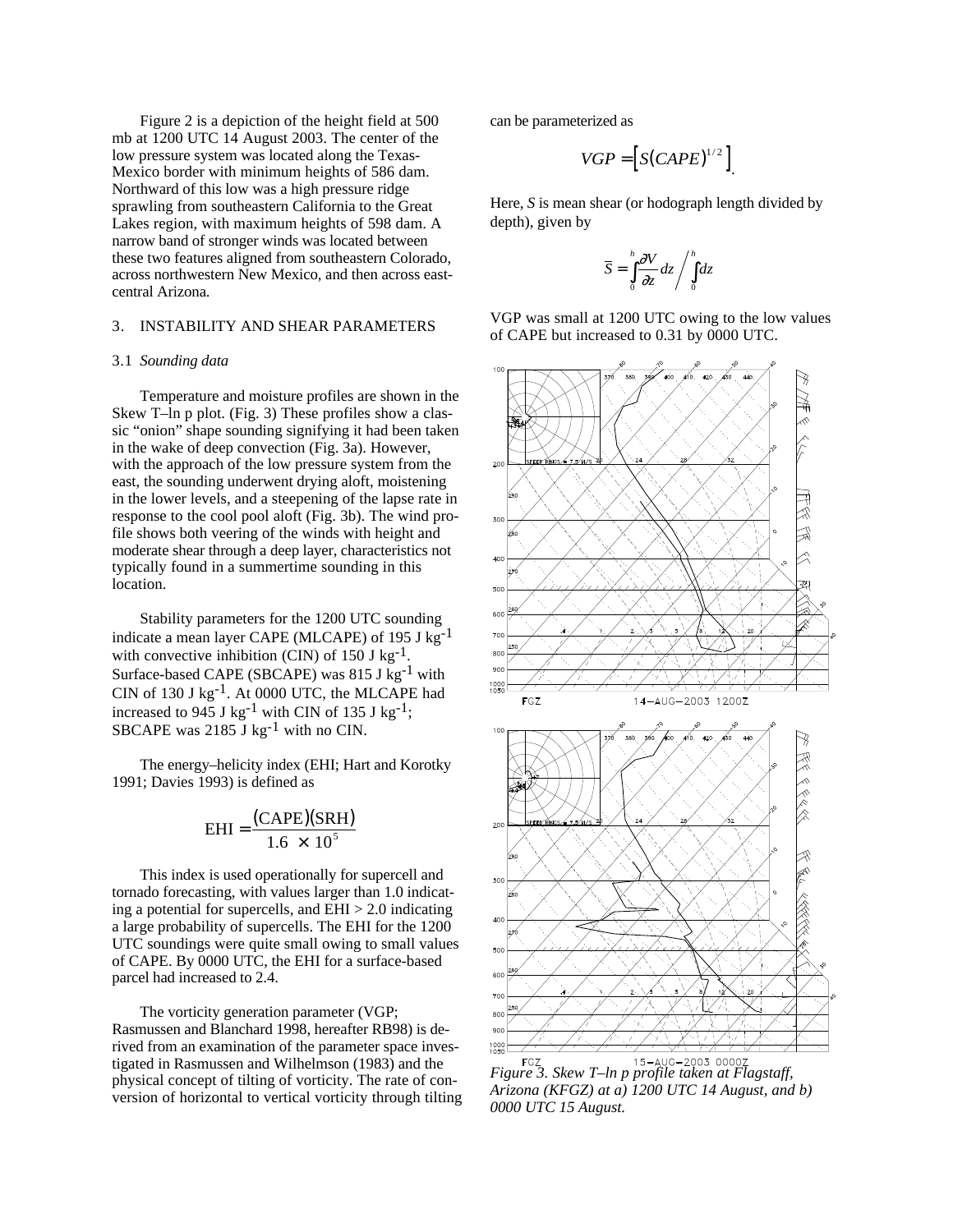### 3.2 *Model data*

Grid point data from the Eta model was used to analyze additional features of the wind field and vertical instability associated with this system. Figure 4 shows the deep-layer shear (approximately the 0.5-6 km layer). There is a region with bulk shear greater than  $25 \text{ m s}^{-1}$ in the Four Corners region, with an extensive region of greater than 20 m  $s^{-1}$  shear.



*Figure 4. Deep-layer shear between 750 and 400 mb (approximately the 0.5–6 km layer). Contours every 5 m s-1; gray fill pattern at 15, 20, and 25 m s-1.*



030814/1800V006 3000 : 0 M HLCY *Figure 5. Storm relative helicity (SRH) at 1800 UTC 14 August 2004. Contours every 30 m2 s-2; gray fill starting at 90 m2 s-2.*

Figure 6 is an idealized schematic of a hodograph with anticyclonic curvature. This hodograph is rotated in the clockwise direction from the canonical hodograph typically found in midwestern supercell environments. In the right-hand half of the figure is a schematic representation of a radar depiction of a supercell rotated

clockwise the same amount. Note that this rotation results in the "hook echo" portion of the storm being located in the northern portion of the storm.

Eta model data of the 0–3 km storm-relative helicity (SRH<sub>0-3</sub>; Davies-Jones 1984, Davies-Jones et al 1990) indicated a broad band of higher values oriented from the northeast to the southwest from northwestern New Mexico across east-central Arizona (Fig. 5).Peak values were generally  $150-200$  m<sup>2</sup> s<sup>-2</sup>. Best CAPE also occurred in a broad band with the same orientation and peak values were generally 1000–1200 J kg-1.



*Figure 6. Idealized schematic of a hodograph typical of supercell environments (left) and a schematic representation of a radar depiction of a supercell (right). Both schematics are rotated clockwise approximately 135° from the canonical orientation.*



*Figure 7. Hodograph from gridded model data valid 0000 UTC 15 August 2004 for a location in east-central Arizona.*

Figure 7 is a model-derived hodograph from eastcentral Arizona for the late afternoon period (0000 UTC 15 August). This hodograph closely approximates the idealized hodograph in the left-hand side of Fig. 6. Storm motion from this hodograph would be to the southwest ( $050^\circ$  at 10 m s<sup>-1</sup>) and the hook echo would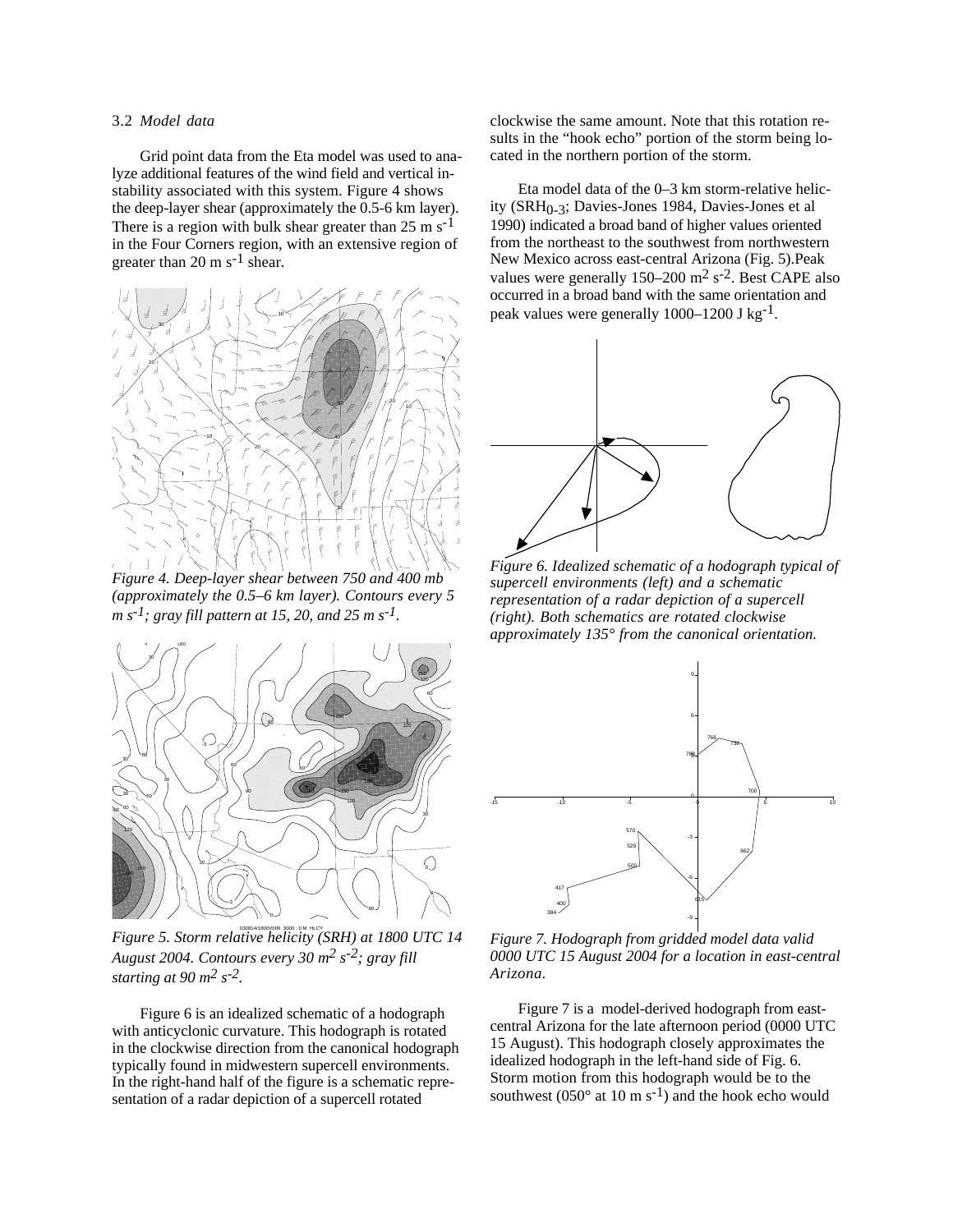be located in the right-rear quadrant of this storm. Once the supercell begins to deviate to the right, it motion would be more westerly  $(085^\circ \text{ at } 10 \text{ m s}^{-1})$ ; RB98, Bunkers et al 2000). Animations of radar imagery confirmed this and showed most storms moving to the southwest with right-moving supercells heading towards the west, and a few left-moving supercells moved towards the south.

#### 3.3 *Discussion of stability and shear parameters*

Table 1 compares the sounding and model shear and instability parameters for this case with those discussed by RB98. In their study of convection, they analyzed shear and instability parameters associated with the environments of ordinary cells (ORD), supercells (SUP), and tornadic supercells (TOR). The results for this case indicate that at least some of the parameters compare favorably with those analyzed by RB98 for the SUP and TOR categories

*Table 1: Shear and instability parameters for 1200 and 0000 UTC soundings. Subscripts refer to the depth in kilometers above the ground through which the calculation is performed. Q-values in parenthesis refer to the quartile to which these numbers compare with the results presented in Rasmussen and Blanchard (1998).*

| Parameter                                                      | 1200 UTC    | 0000 UTC  |
|----------------------------------------------------------------|-------------|-----------|
| $SRH_{0-3}$ (m <sup>2</sup> s <sup>-2</sup> )                  | 155(03)     | 175(Q3)   |
| CAPE $(J \text{ kg}^{-1})$                                     | 815 (Q2)    | 2185 (Q4) |
| Mean Shear <sub>0-4</sub> (x10 <sup>-3</sup> s <sup>-1</sup> ) | 6.9(Q2)     | 6.7(Q2)   |
| Bulk shear <sub>0.5-6</sub> (m s <sup>-1</sup> )               | 9(01)       | 15 (Q2)   |
| EHI                                                            | $0.8$ (Qx3) | 2.4(Q4)   |
| $VGP$ (m s <sup>-2</sup> )                                     | 0.2(02)     | 0.3(03)   |

#### 5. RADAR ANALYSIS

Animations of radar imagery from this day showed storms were moving from the northeast to the southwest. As a few of the stronger storms acquired supercell tendencies, motion deviated to the right and storm motion was to the west; left moving supercells moved towards the south. Figure 8a shows the reflectivity field from a well-developed supercell at 2353 UTC. There is a hook echo located on the northwestern flank of the westward-moving storm. Figure 8b shows the velocity field; there is a well-defined velocity couplet at the same location as the hook echo. Other storms that developed on this day exhibited these same characteristics; i.e., a hook echo on the north side of the storm as the supercell tracked to the west.



*Figure 8. Radar images from the KFSX radar at 2358 UTC 14 August showing a) reflectivity and b) velocity. The reflectivity hook echo and the velocity couplet are indicated by the circles.*

## 6. DISCUSSION

By conducting a careful examination of the winds aloft and the shape of the hodograph, an educated assessment of potential supercell evolution can be accomplished prior to the development of convection and su